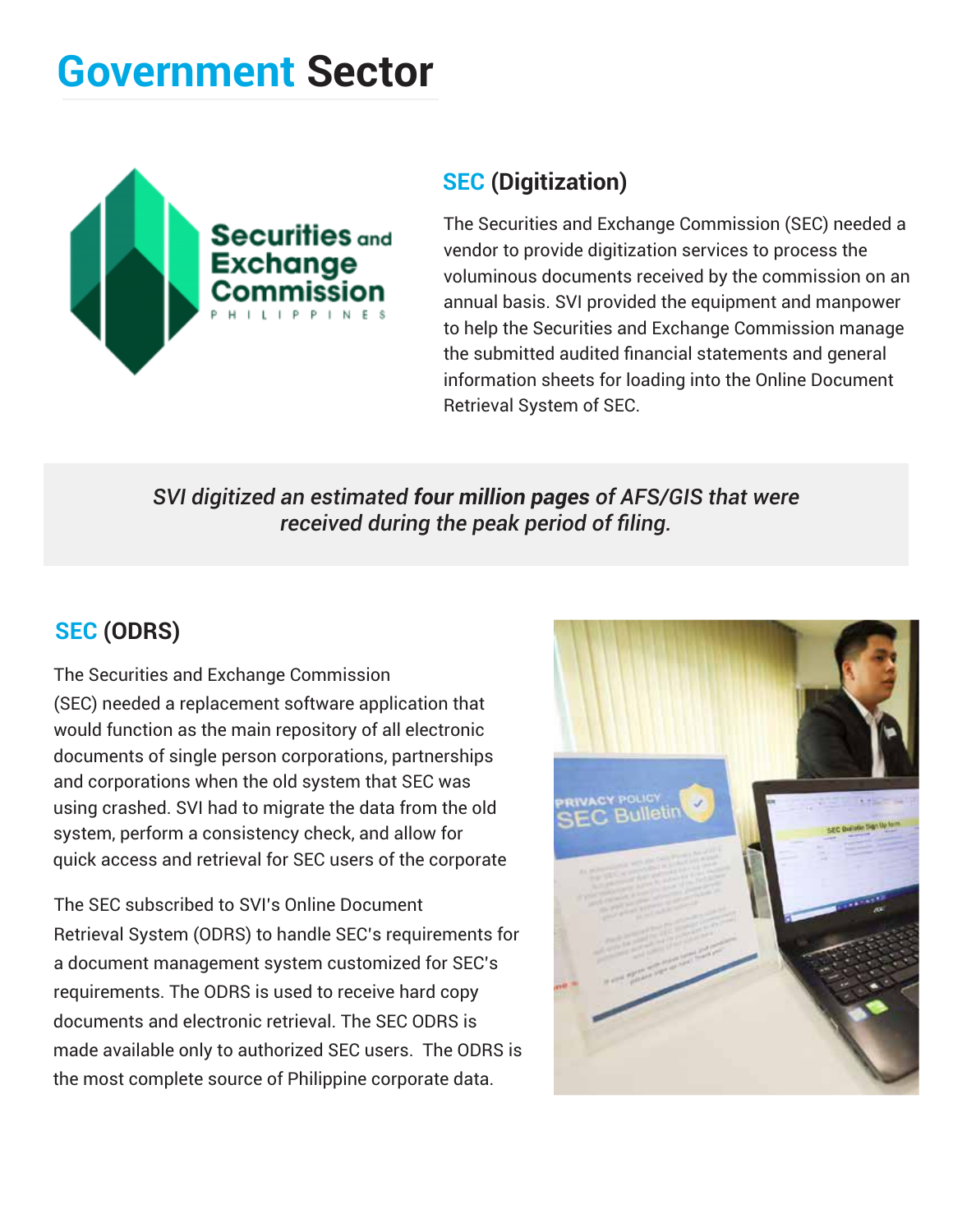# **QC TFSWM (Mobile Apps / Cloud-based Apps)**

The Quezon City Task Force for Solid Waste Management wanted a way to digitize the records in their department and at the same time streamline the operations of their field personnel.

SVI service was composed of two parts.

#### **Digitization and Document Management System**

SVI had to digitize the environmental clearances and violations that were stored in the filing cabinets of the department. Onsite grooming and scanning was performed for an estimated two hundred thousand pages.

Index and document categories were defined together with the users of TFSWM. Indexing was carried out so that data accuracy is at 99.95%. Once all the hardcopy documents were processed, all the scanned images were loaded in to the TFSWM document management system hosted in Amazon Web Services.

#### **Inspector Monitoring Workflow System**

The TFSWM also wanted to streamline the process for their field inspectors. The work of the field inspectors consisted of providing environmental clearances which entailed field inspection on the business establishments.



SVI supplied 58 rugged Android devices with 2 form factors – handheld and tablet. The rugged android devices are shockproof, waterproof and dustproof. We also provided portable blue tooth printers that work with the Android devices.

SVI developed Android mobile applications that were installed in the devices for the use of the QC TFSWM inspectors. Inspectors are now able to use the mobile apps to perform their work. Inspectors now use the mobile inspector app to enter data on an electronic form instead of the usual pen and notebook and capture photos, videos with a geo tag. They are also able to print out tickets with the portable blue tooth printers that are paired to the android devices.

Department officers are able to monitor the progress of the inspectors real time using the web based applications. Power BI reports are deployed to analyze performance of the inspectors and the issuance of environmental clearances to establishments.